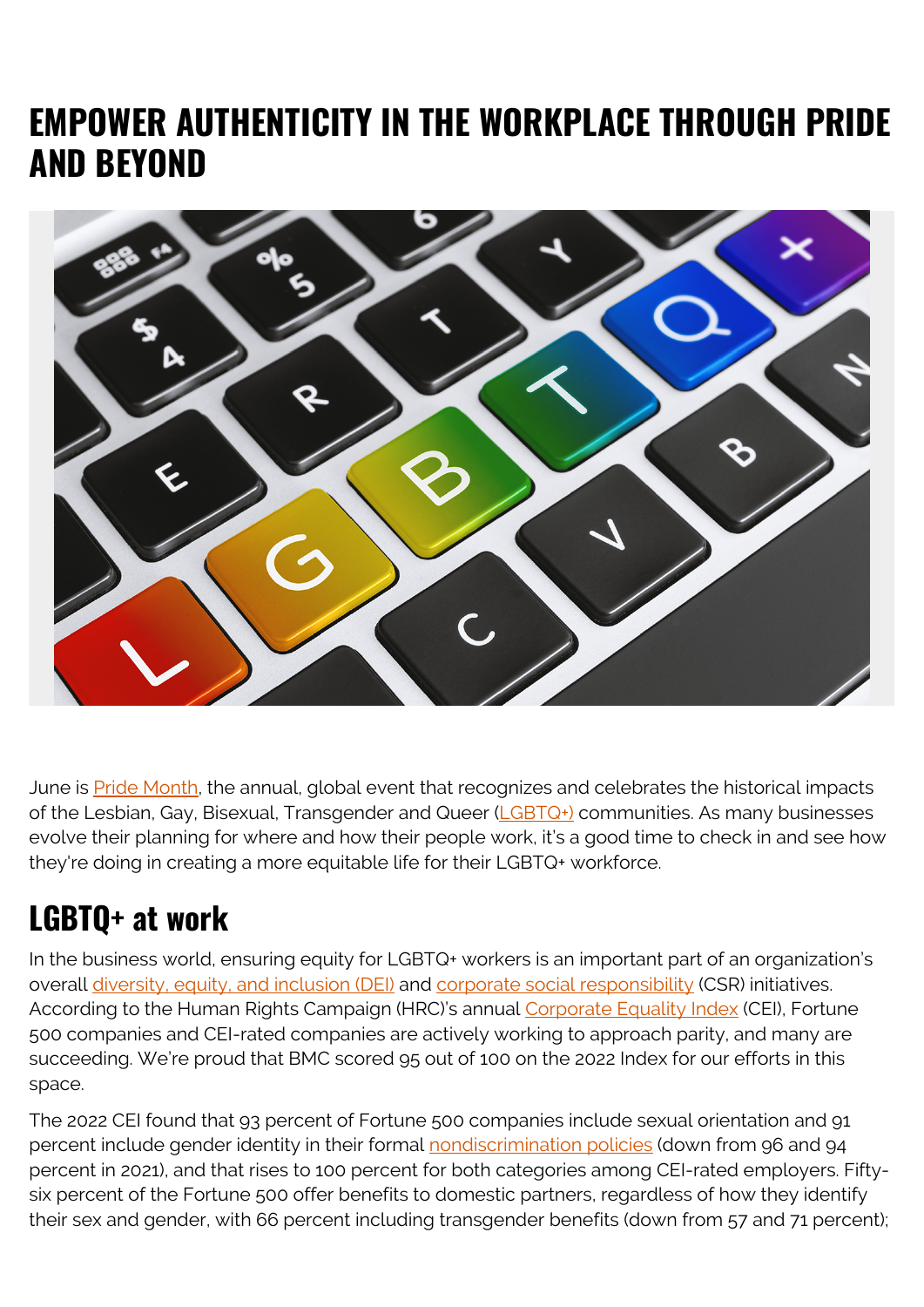for CEI-rated employers, it's 74 and 88 percent (down from 75 and 93) percent.

And the 500+ US business leaders—employing over 15.4 million in the US and generating a combined \$7.4 trillion in revenue—that support [The Business Coalition for the Equality Act](https://www.hrc.org/resources/business-coalition-for-equality) are rallying behind the federal Equality Act legislation that would provide the same basic protections to LGBTQ+ people that are provided to other protected groups under US federal law. BMC is proud to be part of this collective.

# **Championing diversity**

As organizations strive to do better, employees are working harder to find their voice and push for change, too. Ninety-three percent of CEI-rated employers support organizational LGBTQ+ diversity competency and have an [employee resource group \(ERG\)](https://blogs.bmc.com/careers/bmc-culture-values.html#tab-5fe2dbe2-b414-4794-a3dd-8516512095fa) or diversity council that includes LGBTQ+ and allied employees. I am proud that BMC is one of them.

We have a dedicated Pride ERG to promote LGBTQ+ diversity, inclusion, and allyship among our employees, partners, and customers. Our ERGs also pay it forward. One of the best ways to create equity is through economic empowerment, and each of our ERGs participates in microlending through [Kiva.](https://www.linkedin.com/company/kiva-org/) Our Pride ERG supports **LGBTQ+** recipients, allowing us to give back and work together by investing in the community. BMC supports [many organizations,](https://blogs.bmc.com/corporate/corporate-responsibility-impact.html) including several that foster LGBTQ+ advocacy, job placement, awareness training, and tech program initiatives:

- [The Humsafar Trust—](https://humsafar.org/)an LGBTQ community-based organization that provides resources, workshops, medical screenings, and treatments in India.
- [La Alianza Social LGBTI de Antioquia—](http://derechosmedellin.org/sitio/)a youth, social, and community-based organization in Colombia that promotes actions and develop strategies aimed at the recognition of diversity as a common heritage of humanity.
- [Visual Echoes for Human Rights Advocacy \(VEHRA\)](https://ugandakpc.org/portfolio/visual-echoes-for-human-rights-advocacy-vehra/)—a non-profit promoting and advancing LGBTQ rights in Uganda through sports, visual arts, and culture.
- [Arte de Amar Project—](http://www.projetoartedeamar.ong.br/)an organization dedicated to expanding and strengthening the LGBTQIA community in Brazil through family sheltering activities in education, health, culture, sport, and leisure.
- Out in Tech-the world's largest non-profit community of LGBTQ+ tech leaders that creates opportunities for its 40,000 members to advance their careers, grow their networks, and leverage tech for social change.

### **Making real changes**

For LGBTQ+ workers facing a return to office, or entering the office for the first time if they were hired while remote, there can be valid concerns about losing some of the freedoms of expression and identity of working from home, or the emergence of *unconscious biases* in face-to-face settings. According to [Out Leadership,](https://outleadership.com/) an LGBTQ+ employee who doesn't disclose their identity at work can lose up to ten percent of their productivity.

Today's leaders need to be intentional in the vigorous pursuit of all avenues to dismantle bias, discrimination, and inequity on a micro and macro level to embrace a multi-generational workforce—and especially those now entering the workforce. According to a 2021 [Gallup poll,](https://news.gallup.com/poll/389792/lgbt-identification-ticks-up.aspx) roughly 21 percent of Generation Z Americans who have reached adulthood (born between 1997 and 2003) identify as LGBT.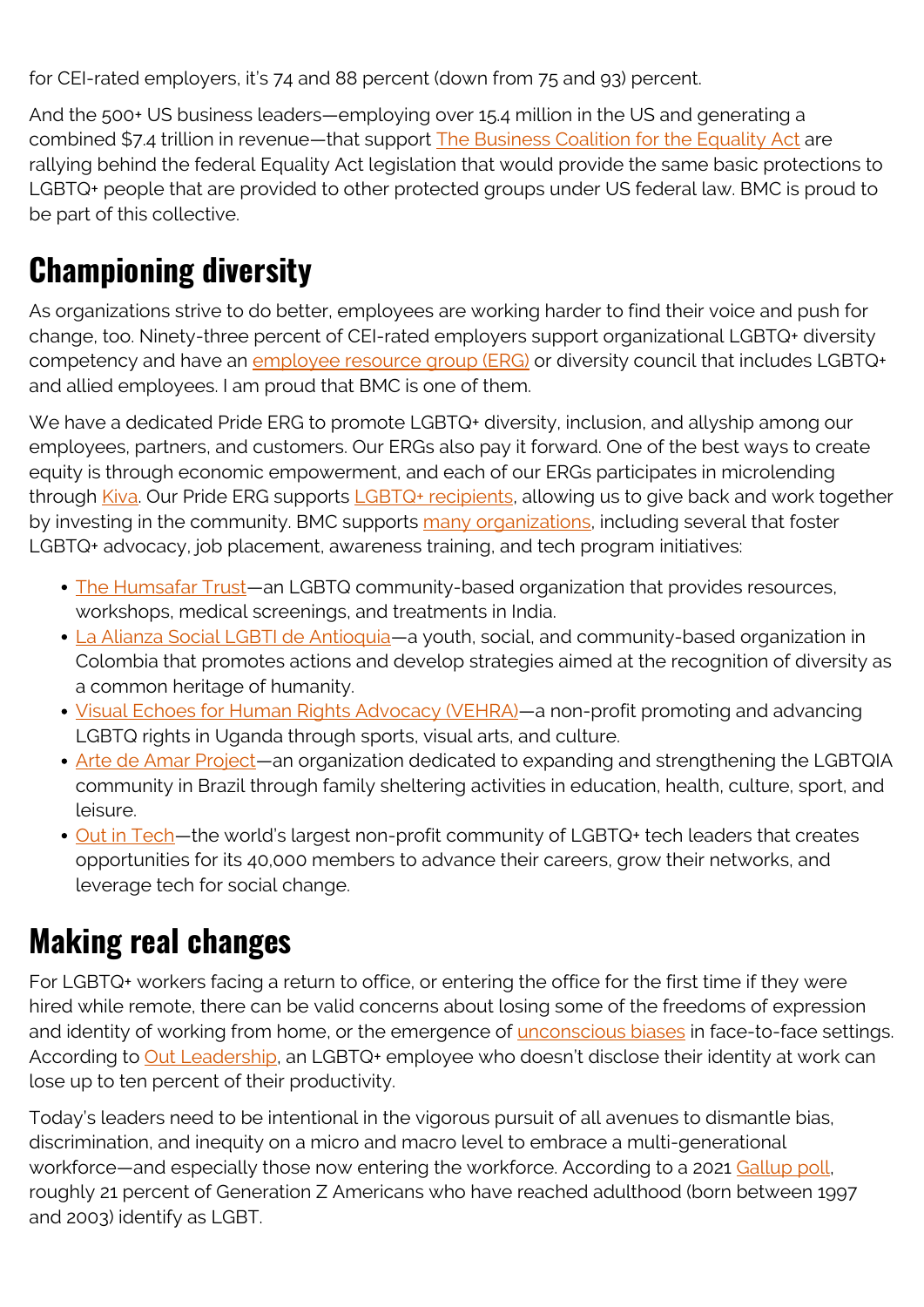A great first step is getting educated. The web is [teeming](https://www.hrc.org/campaigns/celebrate-pride-with-us) with [resources](http://web.archive.org/web/20210713233715/https://www.hrc.org/campaigns/prideinside) to help you get up to speed on [LGBTQ+ and celebrate Pride.](https://en.wikipedia.org/wiki/Portal:LGBT) If you're not a member of the LGBTQ+ community, are you as supportive as you think you are? In a previous blog, we explored [unconscious bias](https://blogs.bmc.com/blogs/inclusion-is-better-for-business/), which is a good litmus test. PFLAG has a whole section on being an ally to the LGBTQ+ community [here](https://pflag.org/allies), including a [52-page](https://pflag.org/sites/default/files/2020-Straight%20Ally%20Guide%20Revised.pdf) guide. YouTube has a variety of [TED Talks](https://www.youtube.com/results?search_query=ted+talk+lgbtq). LinkedIn Learning also has several [courses](https://www.linkedin.com/learning/search?entityType=ALL&keywords=LGBTQ&language=en_US&spellcheck=true&u=2094508) on fostering a workplace that supports LGBTQ+ workers.

Respect is a cornerstone of how we all engage with each other, and we addressed the evolving concept of pronoun usage [here](https://blogs.bmc.com/blogs/inclusion-is-better-for-business/). The HRC has a glossary of LGBTQ+ [terminology](https://www.hrc.org/resources/glossary-of-terms), and [this](https://www.adl.org/education/resources/tools-and-strategies/lets-get-it-right-using-correct-pronouns-and-names) is a handy, all-ages deep dive with additional resources. Social media is catching on, too. You can now add pronouns to your [LinkedIn profile](https://www.linkedin.com/help/linkedin/answer/28422).

# **Year-round inclusivity**

Beyond the month of June, you can work with your human resources team to help build an inclusive organization. Advocate for inclusive policies. If you don't have a dedicated DEI resource, internal diversity council, or **ERGs**, suggest them—and offer to lead a group.

Request guest speakers on LGBTQ+ topics. Here at BMC, we have a monthly diversity speaker series with thought leaders on a variety of DEI topics, including LGBTQ+. Review your employee volunteerism opportunities—are they diverse? If not, suggest additions that are. And look for opportunities for your organization to support and engage the LGBTQ+ community year-round as [suppliers](https://blogs.bmc.com/corporate/supplier-diversity-program.html) and partners.

It's also important to be more inclusive in hiring LGBTQ+ people into your workforce—and promoting them. There are currently [only four](https://www.investopedia.com/top-lgbtq-ceos-5323561) openly-LGBTQ+ CEOs on the Fortune 500, and of the 5,670 board seats in the Fortune 500, only [25 seats](https://outleadership.com/wp-content/uploads/2021/02/2.2.21-Out-Leadership-Quorum-Board-Diversity-Report.pdf) are held by out LGBTQ+ people.

Providing equal benefits across your workforce to [all types of families](https://guide.mybmcbenefits.com/enroll/eligibility) is imperative, as is ensuring access to LGBTQ+ mental health resources like the [LGBTQ Psychotherapists of Color Directory](https://www.lgbtqpsychotherapistsofcolor.com/) or the [National Queer and Trans Therapists of Color Network—](https://nqttcn.com/en/)and expanding coverage to help pay for them.

#### **Get involved**

These are some of the ways BMC employees are supporting the LGBTQ+ community, and we invite you to support them, too.

- StartOut-Volunteer to mentor an LGBTQ+ founder.
- [The Trevor Project](https://www.thetrevorproject.org/get-involved/volunteer/)*—*Volunteer with crisis intervention services and provide a safe, secure connection for LGBTQ+ youth.
- [MindOut LGBTQ Mental Health Service](https://mindout.org.uk/jobs/) (UK)-Volunteer to help online or by phone as an LGBTQ+ youth counselor.
- Pride in STEM-Support LGBTQIA+ scientists and engineers across the world.

Building a more inclusive and diverse workforce makes each of us and our businesses stronger. By encouraging, embracing, and honoring each other's diversity, we can acknowledge, address, and defeat inequities in pay, leadership, and [psychological safety](https://blogs.bmc.com/blogs/world-health-day-resilient-workforce/) and ensure that the Autonomous Digital Enterprise includes everyone.